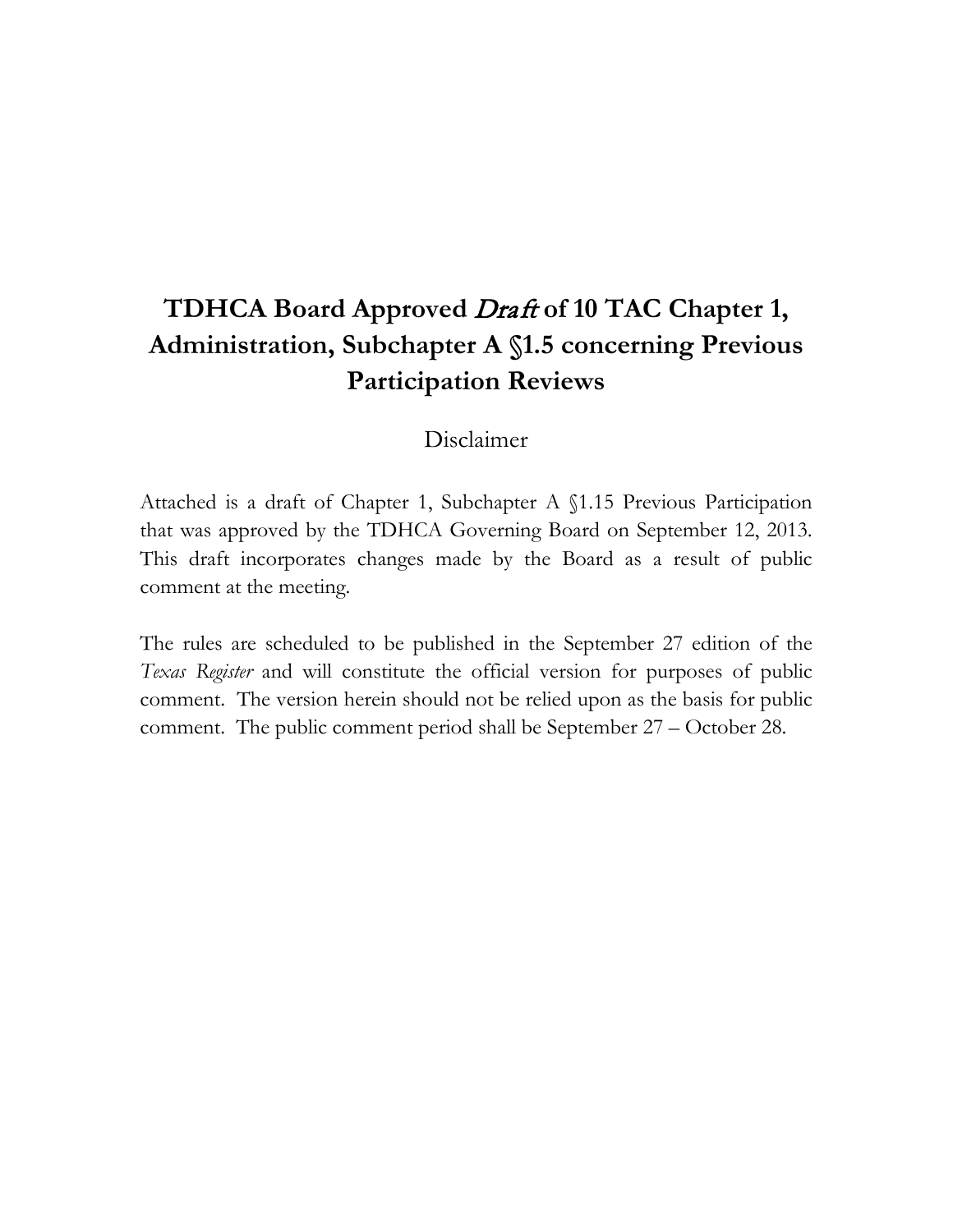| TITLE 10     | <b>COMMUNITY DEVELOPMENT</b>                      |
|--------------|---------------------------------------------------|
| PART 1       | TEXAS DEPARTMENT OF HOUSING AND COMMUNITY AFFAIRS |
| CHAPTER 1    | ADMINISTRATION                                    |
| SUBCHAPTER A | <b>GENERAL POLICIES AND PROCEDURES</b>            |

## **§1.5. Previous Participation Reviews.**

(a) The governing board (Board) of the Texas Department of Housing and Community Affairs (the "Department") designates the Executive Award and Review and Advisory Committee ("EARAC"), established pursuant to Texas Government Code, §2306.1112, to receive reports regarding the compliance history of an applicant for financial assistance or awards from the Department and any affiliate of any such applicant and provide to the Board the assessment contemplated in Texas Government Code, §2306.057 in order that this Board may consider the compliance history and make and document its award decisions with full knowledge of these matters.

(b) The executive director of the Department shall designate the membership of EARAC, and the makeup of EARAC shall include, at a minimum, those members required by Texas Government Code, §2306.1112.

(c) For any application for financial assistance or awards presented to EARAC and in addition to any applicationspecific considerations including but not limited to threshold evaluation, selection scoring criteria and underwriting, EARAC shall receive the following reports regarding the applicant and each affiliate of the applicant from the division responsible for monitoring for compliance:

(1) A report of any instance(s) of noncompliance that remain uncorrected and for which the applicable period for corrective action has expired;

(2) A report of any instance(s) of noncompliance that have been corrected within the last three (3) years, but that were not corrected within the applicable period for corrective action; and,

(3) If the applicant or any affiliate of the applicant is subject to the requirement of an annual single audit:

(A) A report of any required single audit or single audit certification form that is currently past due; and

(B) If such single audit has been submitted and the most recent single audit report contained findings, a copy of that single audit.

(d) From the division responsible for the receipt and application of payments on loans held by the Department and the receipt of fees associated with multifamily bond developments or housing tax credit developments:

(1) A report of any payment of principal or interest to the Department that is past due beyond any grace period provided for in the applicable loan documents;

(2) A report of any failure to provide evidence of or maintain any required insurance on any collateral for any loan held by the Department;

(3) A report of any failure to pay property taxes or provide evidence of the payment of property taxes on any collateral for any loan held by the Department unless either provision has been made for such payment or the Department has been provided satisfactory evidence of a tax exemption; and

(4) A report of any past due fees.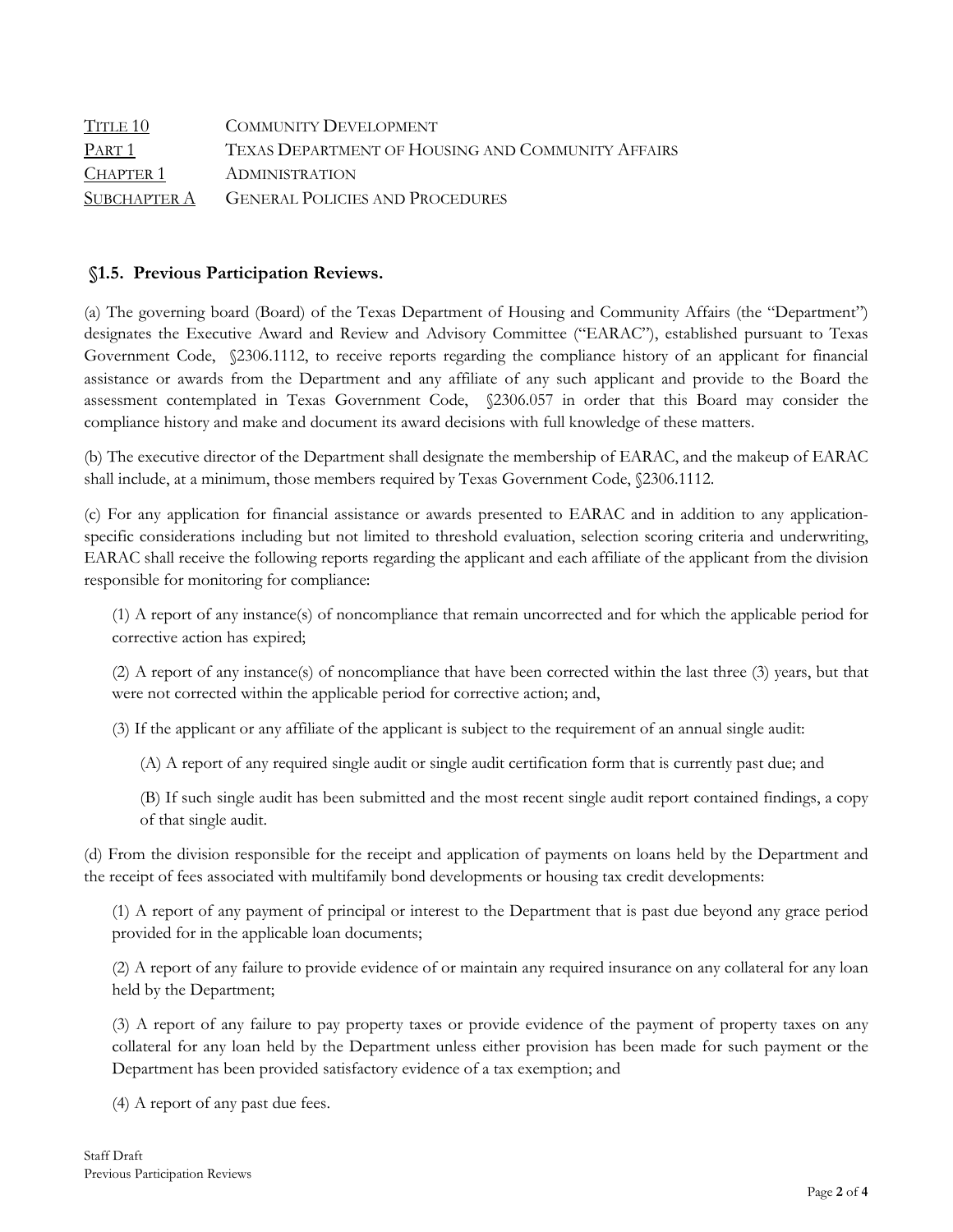(e) From the division responsible for overseeing asset management issues for affordable rental properties assisted by the Department a report documenting any known current or ongoing concerns regarding the applicant or any affiliate of the applicant to financially or operationally manage one or more affordable rental properties assisted by the Department in a manner to keep the development sanitary, decent, and safe, including but not limited to:

(1) The establishment and maintenance of appropriate reserves; (2) Identification of the development's capacity to meet financial obligations consistent with the minimum ratios to meet underwriting feasibility for the long term;

(3) Requests for significant modifications or amendments;

(4) Any financing known to be in a workout status; and

(5) Delays in issuance of IRS Form(s) 8609 which are within the control of the owner.

(f) EARAC shall review the reports provided and determine whether and the extent to which matters set forth in the report bear on the applicant's or affiliate's ability to perform, in a compliant manner, with regard to funding and allocation decisions by the Board. While EARAC may review and analyze the information provided, EARAC does not function as an appeal panel and does not affirm or overturn findings in division reports. However, EARAC may return the matter to the respective division, as time permits, for further review, information, and development.

(g) If an issue is identified during a review, prior to EARAC notification, the applicant will be provided a five (5) business day period to submit evidence to resolve the issue(s) identified.

(h) Requests for funding and allocation assistance that involve disqualification or termination required by operation of law, such as an applicant who has been disbarred, will not be brought before EARAC, and such matters will be handled or terminated at the program level, subject to any applicable appeals process.

(i) For each application EARAC shall either:

(1) Recommend approval;

(2) Recommend denial, accompanied by an assessment of all reports received and setting out the factual basis for the denial recommendation;

(3) Recommend approval but disclose that one or more issues under subsection (c), (d) or (e) of this section, above, have been reported, but after consideration of relevant material facts, and circumstances it has been determined that denial is not warranted because:

(A) It is in the best interests of the state to proceed with the award;

(B) The award will not present undue increased program risk or financial risk to the Department or the state;

(C) The applicant is not acting in bad faith; and

(D) The applicant has taken reasonable measures within it power to remedy the issue; or

(4) Take such other action as deemed reasonable and necessary to make full, accurate, and informative recommendations to the Board regarding funding and allocation decisions, including recommendations with conditions.

(j) EARAC is designated to review and shall follow the same procedure prior to approval of an entity as a reservation system participant and for assessing an applicant and each affiliate when the applicant seeks a non-affiliate, as defined